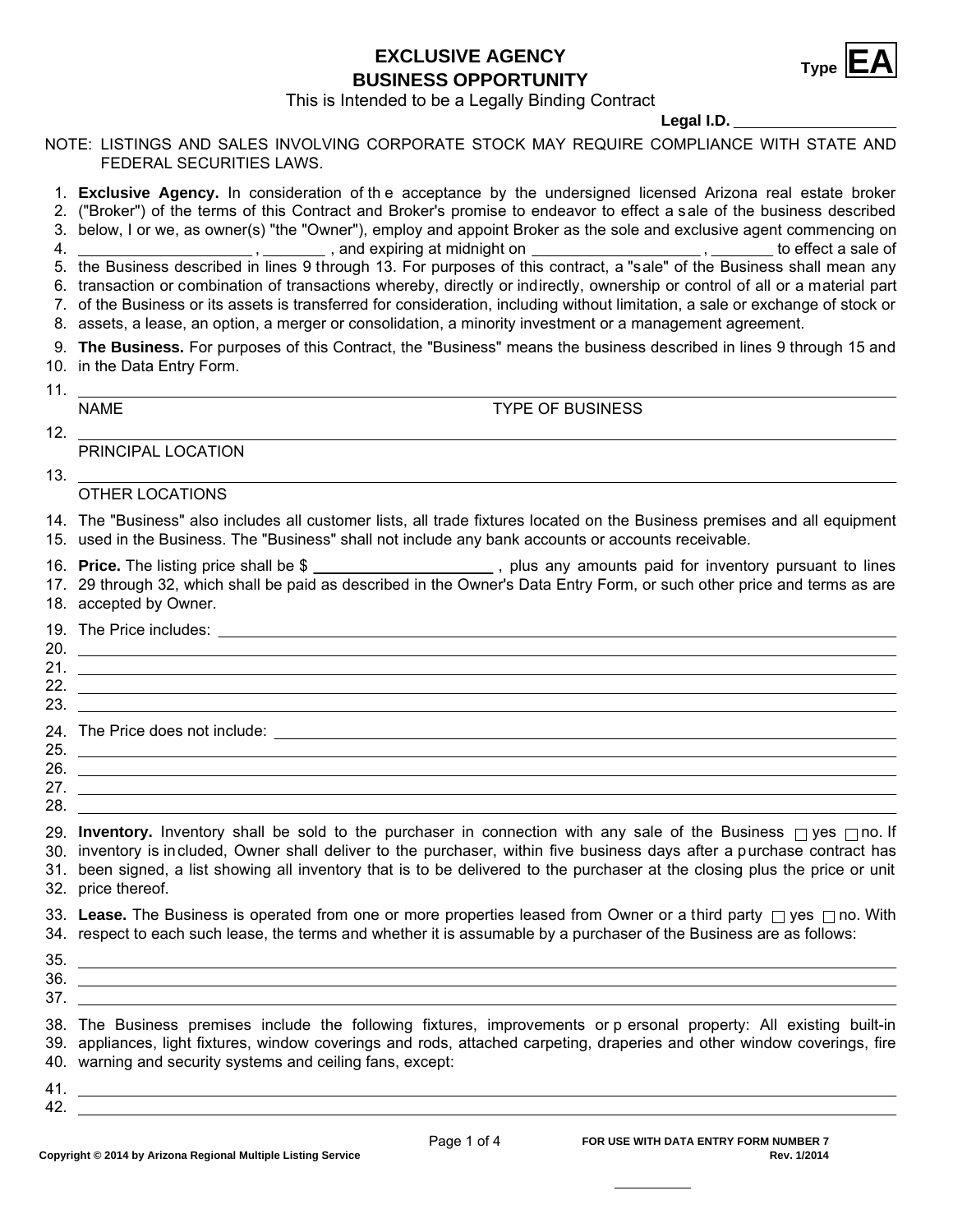#### 43. **Leased Equipment:** The following leased equipment shall be transferred to the extent consent is given by the

44. appropriate lessors:

45.

| −⊤∨. |                                                 |  |
|------|-------------------------------------------------|--|
|      | 46. The following leased equipment is excluded: |  |
| -47  |                                                 |  |
| -48  |                                                 |  |
|      | .<br>__ _ _<br>.<br>_ _ _ _                     |  |

49. **Sign.** Broker is authorized to place Broker's "For Sale" and "Sold" signs, as appropriate, on the Business premises 50.  $\Box$  yes  $\Box$  no.

#### 51. **Additional Terms.**

#### 52. 53.

54. **Owner's Right to Sell.** Owner reserves the right to sell the Business during the term hereof, without incurring liability 55. for any compensation to Broker, provided that such sale is not made to a person produced by Broker or with whom 56. Broker has negotiated during the term hereof, or through any other business or real estate broker, and provided that 57. Broker, prior to such sale, has not become entitled to compensation in accordance with the terms hereof.

**Compensation to Broker.** Owner agrees to compensate Broker as follows: 58.

60. 61. 59.  $\,$ a. If Broker produces a ready, willing and able purchaser in accordance with this Contract, or if a sale of the Business is made through any other business or real estate broker during the term of this exclusive listing, for services rendered, Owner agrees to pay Broker a commission of .

- 62.
- 63. The same amount of commission shall be payable to Broker if, without the consent of Broker, the Business is withdrawn from this listing or otherwise withdrawn from sale.
- 66. b. If within 64. 67. days after the expiration of this Contract, a sale of the Business is made by Owner to any person to whom the Business has been shown by Broker or any agent of Broker, or with whom Broker or any agent of Broker has negotiated concerning the sale of the Business, the same fee shall be payable unless this Contract has been renewed or the Business has been relisted on an exclusive basis with another broker. 65.
- 68. c. Owner authorizes Broker to cooperate with other brokers and to divide with other brokers all such compensation in 69. any manner acceptable to Broker.
- 70. d. Owner will instruct the escrow company, if any, to pay all such commissions to Broker as a condition to closing and
- 71. irrevocably assigns Owner's proceeds to Broker at close of escrow to the extent necessary therefor. If completion
- 72. of the sale is prevented by default of Owner, the entire fee shall be paid directly by Owner. If the earnest deposit is
- 73. forfeited for any other reason, Owner shall pay a brokerage fee equal to one-half of the earnest deposit, provided
- such payment shall not exceed the full amount of the fee. Nothing in this paragraph shall be construed as limiting 74.
- applicable provisions of law relating to when commissions are earned or payable. 75.

76. **TERMS ON REVERSE.** THE TERMS AND CONDITIONS ON THE REVERSE SIDE HEREOF PLUS ALL 77. INFORMATION ON THE DATA ENTRY FORM ARE INCORPORATED HEREIN BY REFERENCE.

78. **Receipt of Copy.** Broker and Owner acknowledge receipt of a copy of this Contract.

79. COMMISSIONS PAYABLE FOR THE SALE, LEASING OR MANAGEMENT OF PROPERTY ARE NOT SET BY ANY

80. BOARD OF REA LTORS® OR MULTIP LE LISTING SERVICE OR IN ANY MANNER OTHER THAN BY

81. NEGOTIATION BETWEEN THE BROKER AND THE CLIENT.

| 82. |                                                                                                                                                                                                                                                                                                        |                |  |                                                                                                                                                                                                                                |  |  |  |
|-----|--------------------------------------------------------------------------------------------------------------------------------------------------------------------------------------------------------------------------------------------------------------------------------------------------------|----------------|--|--------------------------------------------------------------------------------------------------------------------------------------------------------------------------------------------------------------------------------|--|--|--|
|     | Owner                                                                                                                                                                                                                                                                                                  | Address        |  | Date                                                                                                                                                                                                                           |  |  |  |
| 83. |                                                                                                                                                                                                                                                                                                        |                |  |                                                                                                                                                                                                                                |  |  |  |
|     | Owner                                                                                                                                                                                                                                                                                                  | City/Zip       |  | Phone                                                                                                                                                                                                                          |  |  |  |
|     | 84. In consideration of Owner's representations and promises in this Contract, Broker agrees to endeavor to effect a sale<br>85. in accordance with this Contract and further agrees to file this listing or publication by a local Board of REALTORS®<br>86. and dissemination to the Users of ARMLS. |                |  |                                                                                                                                                                                                                                |  |  |  |
| 87. | <b>Listing Office</b>                                                                                                                                                                                                                                                                                  | By (Signature) |  | Phone                                                                                                                                                                                                                          |  |  |  |
|     |                                                                                                                                                                                                                                                                                                        |                |  | Date: the contract of the contract of the contract of the contract of the contract of the contract of the contract of the contract of the contract of the contract of the contract of the contract of the contract of the cont |  |  |  |
|     |                                                                                                                                                                                                                                                                                                        | <b>Broker</b>  |  |                                                                                                                                                                                                                                |  |  |  |
|     | 89. Broker's File/Log No. ____________________Manager's Initials__________Broker's Initials_________Date:_____________                                                                                                                                                                                 |                |  |                                                                                                                                                                                                                                |  |  |  |
|     | NO REPRESENTATION IS MADE AS TO THE LEGAL VALIDITY OR ADEQUACY OF ANY PROVISION OR THE TAX CONSEQUENCES<br>THEREOF. IF YOU DESIRE LEGAL OR TAX ADVICE, CONSULT YOUR ATTORNEY OR TAX ADVISOR.                                                                                                           |                |  |                                                                                                                                                                                                                                |  |  |  |

Page 2 of 4

Produced with zipForm® by zipLogix 18070 Fifteen Mile Road, Fraser, Michigan 48026 www.zipLogix.com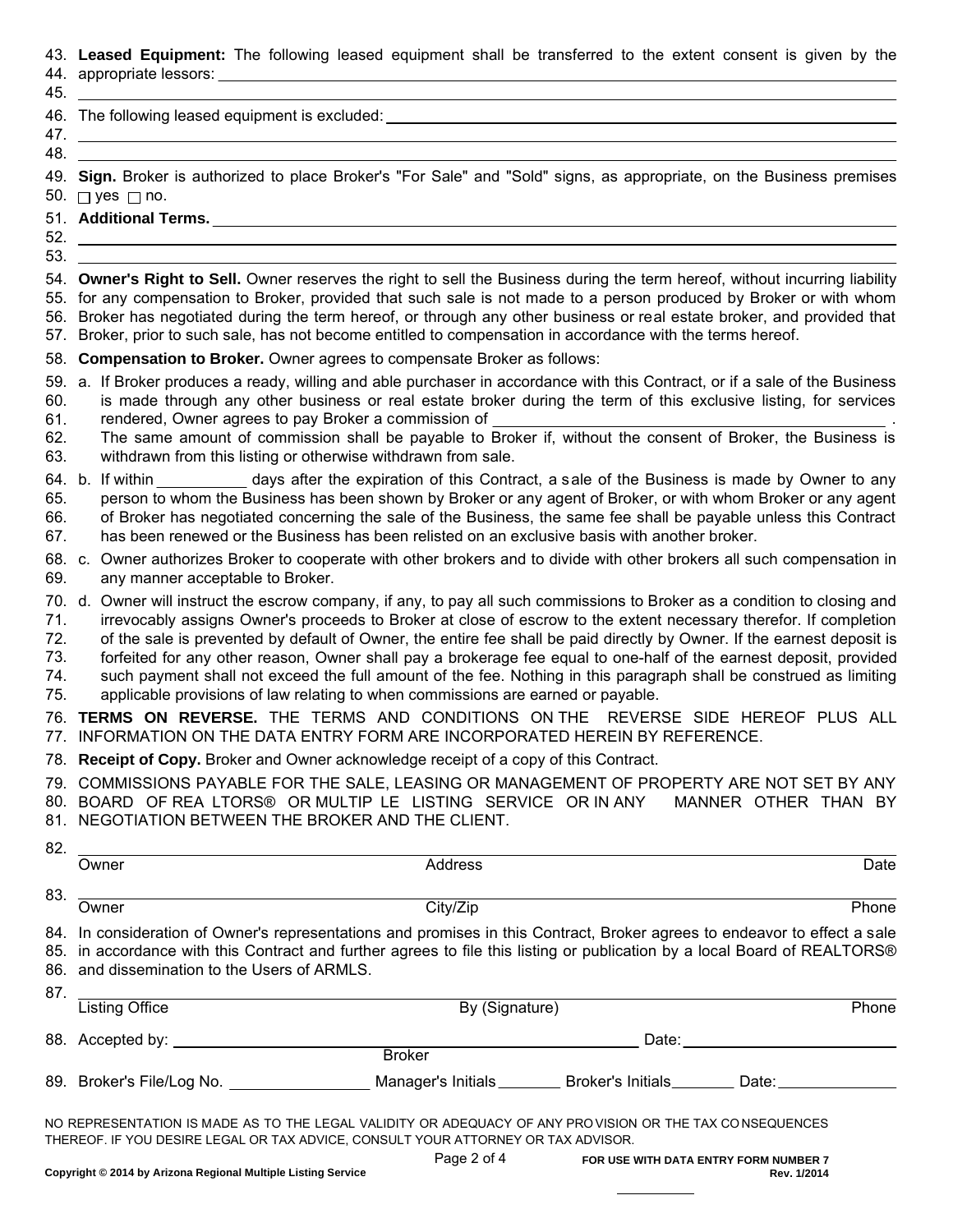**Multiple Listing Service.** Broker is a member of a local Board of REALTORS®, which is a member of ARMLS. This 90.

91. listing information will be provided to ARMLS to be published and disseminated to its Users. Broker is authorized to

92. offer subagency and to appoint subagents, if Broker deems appropriate, and to report the sale of the Business, and its

93. price, terms and financing, to a local Board of REALTORS® for dissemination to and use by authorized ARMLS Users 94. and to the public.

95. **Role of Broker.** Owner acknowledges that Broker is not responsible for the management or condition of the Business 96. or for the management, maintenance, upkeep or repair of any real property on which the Business is operated unless 97. a separate business or property management agreement is executed.

98. **Title.** Owner agrees to furnish marketable title by warranty deed and an Owner's policy of title insurance in the full 99. amount of the purchase or any real property which is sold in connection with any transaction covered by this Contract.

100. **Cooperation by Owner.** Owner agrees to make available to Broker and prospective purchasers all data, records and 101. documents pertaining to the Business, to allow Broker, and any other broker who is a subagent of Broker to show the 102. Business at reasonable times and upon reasonable notice and to commit no act which might tend to obstruct Broker's 103. performance hereunder. owner agrees not to offer the Business for sale publicly at a lower price than that stated 104. herein. Owner agrees to notify Broker prior to any change in price or terms. Owner shall not deal directly with any 105. prospective purchaser of the Business produced through a broker during the term of this Contract and shall refer all 106. prospective purchasers produced by a broker to Broker during the term hereof. Owner agrees to cooperate with Broker 107. on any offers to purchase the Business produced through a broker. Owner also authorizes Broker to permit a broker 108. who is a buyer's agent to show the Business at such times and on such terms as are acceptable to Owner or Broker.

109. **Sale by Owner.** If Owner sells the Business, he shall promptly notify Broker in writing, specifying the name of the 110. purchaser, the purchase price to be paid and if the sale was or is being made through another broker.

**Warranties by Owner.** Owner represents and warrants, as follows: 111.

112. a. Owner is the Owner of all or a controlling interest in the Business and has full authority to execute this Contract.

113. b. All information, representations and warranties in t his Contract, including the Data Entry Form, relating to the 114. 115. Business, or otherwise provided by Owner to Broker or any purchaser or prospective purchaser of the Business are, or will be at the time made, and shall be at the closing, true, correct and complete. Owner agrees to notify Broker promptly if there is any material change in such information or the accuracy of any representation of warranty during the term of this Contract. 116. 117.

118. c. The financial statements for the Business which have been presented to Broker are true, correct and complete; 119. 120. since the date of such financial statements, there have been no changes in the assets, financial condition or operations of the Business except changes in the ordinary course of business, which in the aggregate have not been materially adverse; the Business and the assets are free from any liens or encumbrances except as set forth in such financial statements. 121. 122.

123. d. No litigation, arbitration or action relating to the Business or any of its assets is pending or to the knowledge of 124. 125. Owner threatened by or on behalf of any governmental entity or private person or entity, and there are no facts that would reasonably give rise to any such proceeding.

126. e. Except as otherwise provided in this Contract, Owner shall maintain and operate the Business so that, at the earlier 127. 128. of possession or t he closing of the transaction covered by this Contract, the Business shall be at least in substantially the same condition as on the effective date of this Contract, except for inventory, which shall be handled as described in lines 29 through 32. In that regard, Owner shall use his best efforts to preserve good relationships with employees, suppliers and customers of the Business and with others having business relationships with it. Pr ior to th e closing of the transaction covered by th is Contract, Owner shall grant the purchaser or purchaser's representatives reasonable access to enter and inspect the Business and the Business premises. 129. 130. 131. 132. 133.

134. f. All income, sales, payroll, social security, unemployment and other taxes relating to the Business have been paid 135. or accrued on the financial statements described in lines 116 through 120.

136. g. Owner will disclose to any potential purchaser all material facts known to him concerning the Business.

Page 3 of 4

Produced with zipForm® by zipLogix 18070 Fifteen Mile Road, Fraser, Michigan 48026 www.zipLogix.com